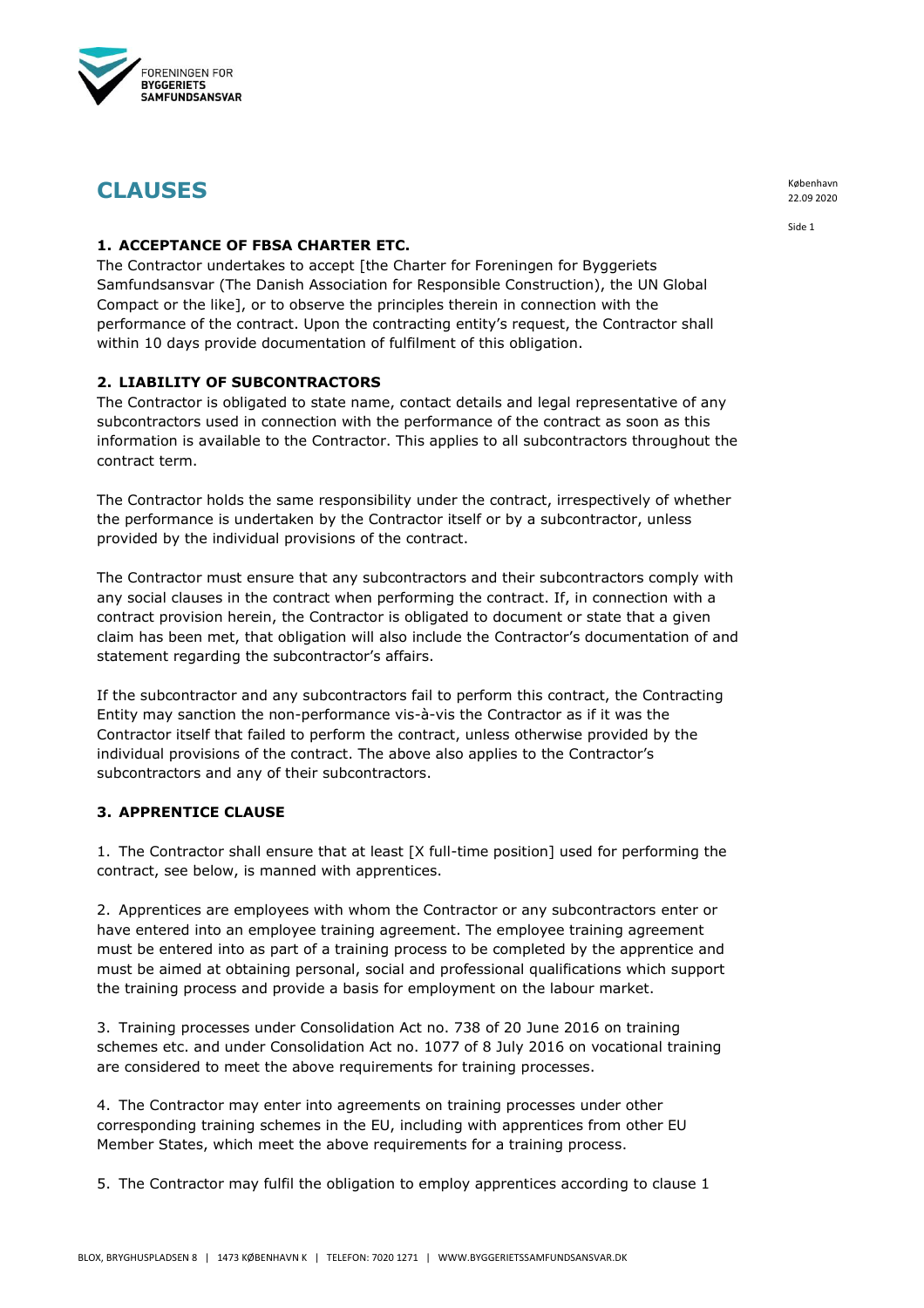

above by transferring persons to the tendered contract who are employed with the Contractor at the time of the formation of the contract.

6. If the Contractor is unable to employ apprentices on its own, he may contact a relevant vocational school or similar and ask to have apprentices provided under Consolidation Act no. 738 of 20 June 2016 on basic vocational education and training etc. and under Consolidation Act no. 1077 of 8 July 2016 on vocational training, which is considered to meet the above requirements for training processes.

7. If the Contractor can prove that it has not been possible to enter into training agreements to fill working hours with apprentices, the term will no longer apply.

8. The Contractor shall prepare and forward an apprentice plan explaining how the apprentice clause is expected to be observed. It must appear from the plan how many working hours will be performed by apprentices, which types of apprentices are expected to be employed, and in which periods the apprentices will be employed. For this purpose, the template prepared by the Contracting Entity must be used, see appendix  $[X]$ . In case of changes in the apprentice plan, including if working hours according to the apprentice plan cannot be filled with apprentices, the Contractor is obligated to notify the Contracting Entity about the expected changes as soon as possible. The notification will not relieve the Contractor of the obligation stated in clause 1 above.

9. The apprentice plan must be a fixed item at meetings between the Contractor and the Contracting Entity in the term of the contract. In addition, the Contracting Entity may ask the Contractor to participate in a meeting to discuss the current status of the Contractor's fulfilment of the obligation under the apprentice clause.

10. When the work has been finalised, the Contractor shall document at the request of the Contracting Entity within a time limit of 10 days that the requirement under clause 1 has been met. The Contracting Entity may demand that the Contractor documents compliance with a specifically agreed implementation of the requirements in the present apprentice clause. In addition, in the term of the contract, the Contracting Entity may demand at site meetings that the Contractor explain how the requirement under clause 1 will be met during the term of the contract.

11. In case of disagreement as to whether the Contractor's failure to fill working hours with apprentices is justified, the Contracting Entity may demand an elaborating statement from the Contractor. If the Contracting Entity still finds the Contractor's conduct unjustified, the Contracting Entity may notify the Contractor, accordingly, stating that a failure to fill working hours with apprentices will constitute a breach of the contract. The same applies if the Contractor does not fulfil the obligation to prove that the employment requirement with apprentices has been met. In case of a continued breach by the Contractor, the Contracting Entity is entitled on demand to claim a penalty of DKK [5,000] per apprentice per week until the Contractor has proved that the employment requirement with apprentices has been met.

#### **4. LABOUR CLAUSE**

(1) The Contractor shall ensure that employees with the Contractor and any subcontractors who contribute in Denmark to the performance of the contract are ensured pay (including special payments), working hours and other employment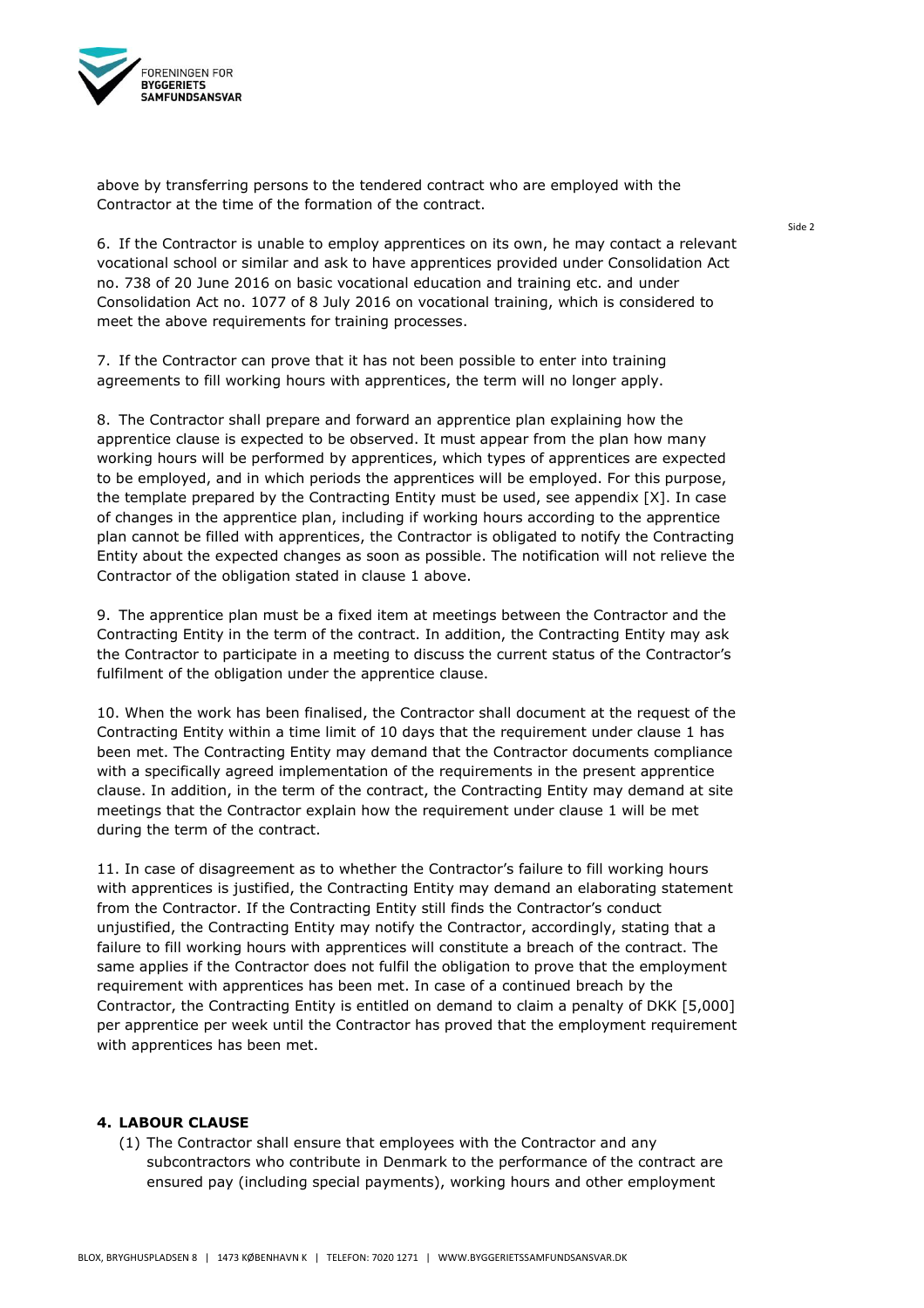

conditions which are not less favourable than those applicable to work of the same nature under a collective agreement entered into by the most representative labour market parties in Denmark within the industrial area in question, and which apply to the entire Danish area.

The Contractor shall ensure that employees with the Contractor and any subcontractors will inform the employees about the applicable employment conditions.

(2) The Contracting Entity may at any time request relevant documentation of pay and working conditions for the employees living up to the obligation laid down by the labour clause. The Contracting Entity may demand that the Contractor provide documentation of the specific implementation of the requirements of the labour clause.

The Contracting Entity may demand that the Contractor - on written demand provide relevant documentation within 10 working days of both its own and any subcontractors' employees such as pay slips and time sheets, payroll accounts and employment contracts or extracts per employee from E-income (E-indkomst), with a survey of the A tax paid by the Contractor for the employees in question. As regards whose information is reported to tax authorities in other countries, similar information must be provided. The Contracting Entity may seek advice from relevant employer and/or employee organisations for the purpose of assessing whether the Contractor has observed the clause.

The material must be forwarded in consideration of the legislation in force at all time, including personal data legislation, and may be depersonalised to the extent it is still possible to carry out the necessary control. Where it is necessary to forward non-depersonalised documentation, the Contractor shall ensure that the required consent from the individual employee, cf. current personal data legislation, has been given to the above-mentioned disclosure of information on pay and working conditions, in such a way that the time-limit of 10 days may be observed.

(3) If the Contractor fails to fulfil its obligations under the labour clause, the Contracting Entity may withhold and receive remuneration with a view to ensuring the employees' pay and employment conditions under subclause 1 of this clause. The amount withheld and set off by the Contractor may also include reasonable costs for calculating, verifying and paying compensation to the employees if the matter fails to be resolved in the industrial system.

If the Contractor or the subcontractor is party to a collective agreement corresponding to the obligation in subclause 1 and fails to fulfil the obligations under that collective agreement when performing this contract, and has failed to pay an imposed penalty by other means, any withheld remuneration may also be used for providing for claims for violation of the collective agreement established by an industrial ruling or settlement.

The Contractor may also be ordered to pay a daily penalty of DKK [3,000] per day to the Contracting Entity if subclause 1 and/or subclause 2 of the labour clause is not met. In case of repeated violations of subclause 1 and/or subclause 2, a daily penalty of DKK [10,000] per day must be paid to the Contracting Entity.